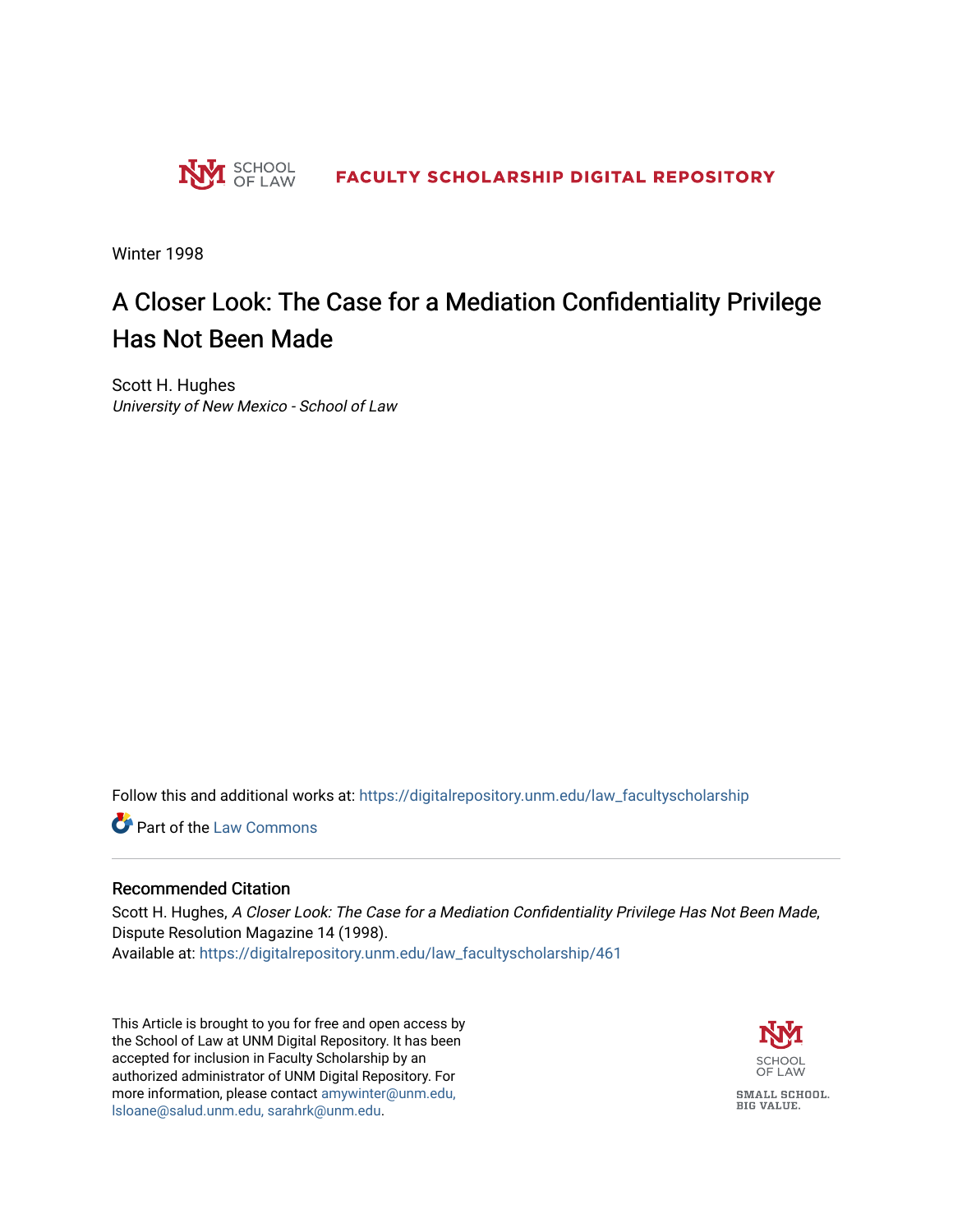

# **A Closer Look**

# **The case for a mediation confidentiality privilege still has not been made**

## **By Scott H. Hughes**

**Nonsider the case of the manipulating** minister:<br>At a small women's college, a

minister with the campus ministry seduces a naive young coed into a sexual relationship. When she attempts to break off the relationship, the minister responds with harassment. She subsequently sinks into a deep depression and drops out after her first semester. Several months later, she confides in her sister, who promptly relays the sordid tale to their mother.

The family's attorney files suit and commences discovery, from which she learns about an earlier incident involving the same minister while at the college's sister institution. Finding that the previous dispute had been settled through mediation, the attorney issues a subpoena for the mediator and his notes. During a caucus with the mediator, it seems, the minister stated that his supervisors had been aware of his illicit urges for some time. The mediator, joined by the church and the minister, seeks to quash the subpoena by asserting the privilege contained in the state mediation act.'

Does the need to encourage settlement outweigh the victim's rights to this information'? I think not.

Over the past two decades we have witnessed a vast proliferation of mediation statutes throughout the United States, many of which contain privileges shielding the mediator and/or the parties from the disclosure of events that take place during mediation, thus shrouding mediation proceedings in a veil of secrecy.<sup>2</sup> Recently, the American Bar Association Section of Dispute Resolution and the National Conference of Commissioners on Uniform State Laws began the process of drafting a uniform mediation privilege that the organizations hope will be adopted by all states for all mediations. (See related article, page 4.)

Before rushing to create another privilege that may preclude the law's traditional right to "every person's evidence," we should take at least one more close look at the social and legal cost of such a privilege. **If** that important step is taken, it will become apparent that the benefit of the mediation privilege does not justify its cost.

## **There is no empirical evidence to support the need for a mediation privilege.**

### **'Greater good' argument flawed**

Mediation confidentiality, proponents assert, is inextricably interwoven into the very fabric of mediation and is fundamental to the success of the process. The discussions that take place during mediation often range far beyond the core of the dispute, revealing interests and concerns that may not come out during a more adversarial process.'

Within this far-ranging discussion, parties may reveal secrets that they might not otherwise disclose in a normal negotiation. A lick of confidentiality would squelch discussion and firther curtail the parties' ability to engage in creative and interest-based problem solving, thus greatly impeding possible settlement, so the argument goes. For these reasons, the loss of evidence

caused by the privilege is justified by the greater goodness the privilege creates in the settlements that occur.

The mediation community has reflexively parroted this argument without serious questioning, apart from an important 1986 article by Professor Eric Green.' Assuming that a connection exists between the rapid growth of mediation and the widespread enactment of mediation statutes, the growth of mediation alone does not support mediation privileges.

To begin with, it should be noted that there is almost no empirical support for mediation privileges. Forexample, no data exists to show a difference in growth rates or overall use of mediation services between jurisdictions with privileges and those without such protections, or from within any jurisdiction before and after the creation of a privilege.

Moreover, there is no empirical work to demonstrate a connection between privileges and the ultimate success of mediation. Although, parties may have an expectation of privacy, no showing has been made that fulfilling this expectation is crucial to the outcome of mediation.

Finally, in order to understand what benefits might be derived from mediation privileges, it is crucial to put mediation in its proper context. Most studies indicate that when compared to traditional settlement practices in litigation, overall settlement rates for mediation are only marginally higher, if at all. Therefore, it appears that mediation settles cases that already would be negotiated to settlement, rather than relieving court dockets to any significant degree. Mediation, at most, may settle cases differently and earlier than negotiation, but overall, whether this is in fact occurs and what societal good is derived therefrom is far from certain.

Scott H. Hughes is a law professor and director of clinical programs at **the** University of Alabama School of **Law.** He can be reached at shughes@law.ua.edu. *0* Scott H. Hughes.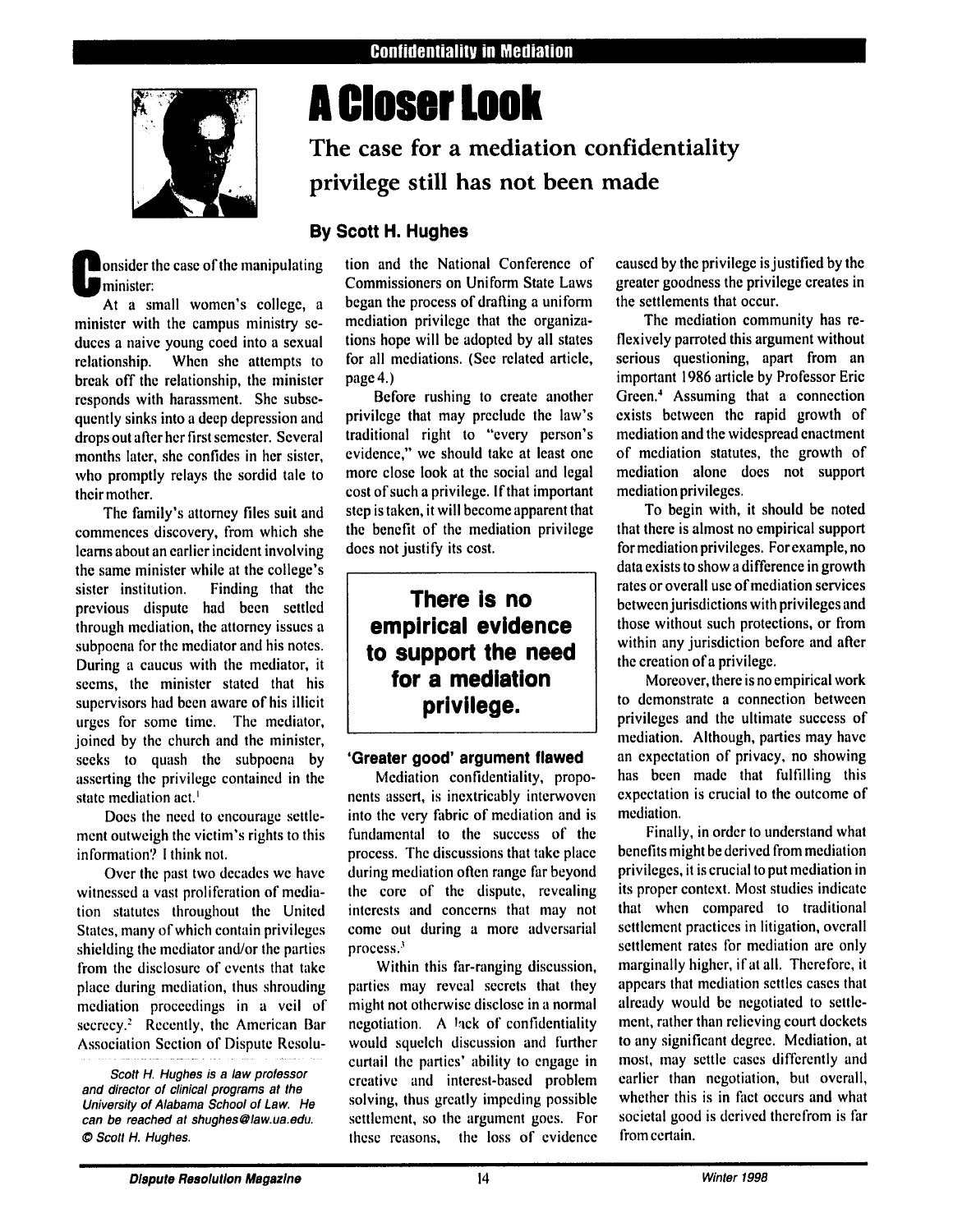On the other hand, to assess the overall value of mediation privileges, it is important to weigh any gains that would be attributable to mediation against their cost.

Privileges sacrifice potentially important evidence for subsequent legal proceedings and restrict public access to information that may be necessary to a democratic society.<sup>5</sup> Of course, finely detailed exceptions to a mediation privilege could be crafted that would help overcome many problems. However, numerous exceptions could well lead to an unpredictable privilege that would be more detrimental than no privilege at all. Privileges containing many exceptions may generate false expectations which could be dashed during subsequent litigation, whereas mediation without privileges establishes a clear rule discouraging expectations and subsequent litigation.

tion of the baseline issues of offer, acceptance, and consideration, and the traditional equitable defenses of duress, illegality, incapacity, undue influence, misrepresentation, mutual mistake and unconscionability (substantive and procedural).

Consider the case of the negligent neutral: Late in the mediation, the mediator, in an attempt to avoid a possible impasse, renders an opinion about an issue of tax law to two squabbling partners who are trying to split up their business. Exhausted after hours of work and eager to reach any kind of deal, they rely on the advice dramatically shifting the monetary factors in the subsequent contract. Unfortunately, the mediator is wrong. After the parties perform the agreement and divide their business, the parties learn the truth. The party on the poorer end of the advice sues to void the agreement

> under the theory of mutual mistake of the law.'

Although parties have a right to contract and the right to make silly mistakes, basic precepts of contract law consistently

**A mediation privilege would sacrifice evidence that may be important for subsequent legal proceedings, and restrict public access to Information that might be necessary to a democratic society.**

Consider, too, among those costs the degree to which a privilege condones lying during a mediation. Although some lying in negotiation is tolerated, if not assumed and expected, most find some forms of lying in negotiation intolerable. This is complicated by the fact that we, as a society, have not reached a consensus on the dividing line between permissible and impermissible lying in negotiation. Privileges in mediation moot this point, however, sanctioning almost any form of lying by prohibiting any examination of the circumstances and the conduct of the parties to a mediation.

Now, let us examine conflicts that arise internally between the parties to mediation to measure the loss of potentially important evidence for subsequent legal proceedings. In particular, mediation privileges preclude examina-

demonstrate that this right is not absolute.

In the case of the negligent neutral, a mediation privilege would prohibit any inquiry into the deliberation of the parties while, under normal contract law, the agreement would likely be set aside. Courts must be free to examine the contract formation to determine if the parties have complied with basic principles of contract law and, if compliance is not found, set the contract aside. Mediation privileges represent nothing less that, an abrogation of centuries of common law.

An argument may be made that the prosecution of a lawsuit on a mediation agreement for breach or specific performance would constitute a waiver of the privilege. This is analogous to the waiver of the attorney/client privilege in a malpractice claim brought against an

attorney. However, the application of the principal in the mediation setting is by no means clear. Further, many settlement agreements may be fully performed before any error is discovered, thus requiring no offensive use of litigation and, therefore, no waiver of the privilege  $-$  by the party who will be unjustly enriched. The case of the negligent neutral is just such a case. The picture is further clouded if the mediator holds and may assert the privilege or if the statute is cast in terms of confidentiality that cannot be waived.

Proponents of privileges suggest that the problem of the negligent neutral can be overcome if the parties ensure that any determinative assertions are placed in the recitals of the mediation settlement. This may solve the problem of mistake for some, but does nothing for less sophisticated disputants. Further, this solution fails to address the other contract-related issues such as duress and unconscionability, a point which becomes particularly cogent when mediation involves women, minorities, individuals with disabilities, the elderly, the poor and other traditionally disempowered individuals and groups, especially when such disputants are undergoing the stress and uncertainty of conflict.

Consider the case of the disputant in duress: During a mediation, one party complains of chest pains and fatigue only to be told by the mediator that he cannot leave the mediation session until a settlement has been reached. The disputant subsequently signs a settlement, but tries to have it set aside during a subsequent action for specific performance. The adverse party contends that the mediation privilege prohibits an examination of the communications that took place during mediation preventing the assertion of such a defense.' Mediation privileges would foreclose disputants from raising this or many other contract defenses.

Next, let us examine conflicts that arise externally, that is between the players in mediation **-** both disputants and mediators **-** and third parties or institutions.

Consider the case of the procrastinating plaintiff's attorney: At a final pretrial conference, plaintiffs attorney suggests mediation and defense counsel